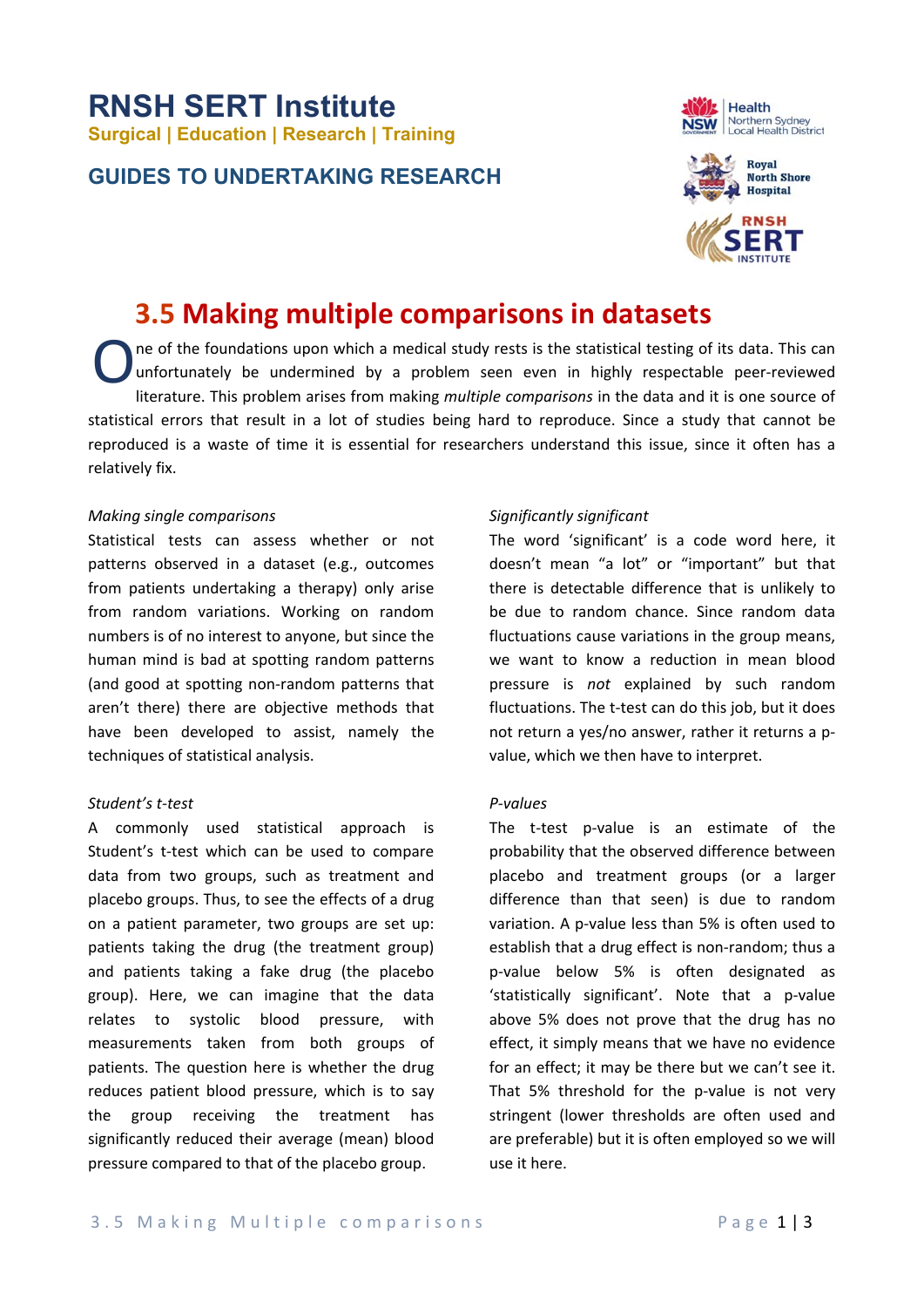A key point is that a p‐value of 5% represents a 1 in 20 chance that this conclusion is wrong, i.e., it was a false positive, since the observed decrease in blood pressure was actually due to random noise after all. Leaving aside that little issue, here lies the source of another really important problem when we want to test not just one, but several parameters in the same patients.

#### *Multiple tests can spoil everything*

The t-test and the p-values it gives are widely understood, but multiple tests are often needed. Suppose not just blood pressure but 20 different parameters are tested in patients taking the drug (or placebo) and that t‐tests are performed for all of these parameters. Furthermore, imagine every one of those 20 t-tests returned a p-value just below 5% so would appear to be statistically significant. Having 20 comparisons each of which has a 1 in 20 chance of being wrong suggests that something will be wrong. Indeed, something is wrong; the chance they are *all* non-random true effects is only about 1 in 3. That is a problem: we will overstate the number of true positive results Worse, it is not at all clear which of those measured parameters might be giving a false positive result.

#### *Ronald Fisher's potatoes*

Fisher was one of the founders of statistical science and invented many of its core concepts. including p‐values. In one of his studies conducted in the early 1920s he had data on the yield of 12 different varieties of potatoes and wanted to find which gave the most productive crop. For this he used his newly developed ANOVA (or analysis of variance) model.

In this model, the mean and variance of the measurements of potato yield (weight per crop) for each potato variety was calculated and the ANOVA test determined whether all the means were the same or if there was some difference detected. Thus, ANOVA compared whether mean and variance of yield between the individual potato varieties were similar to that seen when

the overall mean and variation data from all varieties were pooled together. Fisher's potato data indicated there were indeed differences between the potato varieties. However, the test did not reveal which varieties were best.

This is a type of *omnibus* test that alerts us that something is going on with the our parameters of interest but does not tell us which parameter. Such testing only gives useful general information about the dataset as a whole but it is important. Moving away from the potato fields for a moment, imagine a biscuit jar in a share house that one day is found to be unusually empty. This information indicates that biscuit consumption has suddenly increased but does incriminate a particular over‐consuming housemate. Clearly it is best to determine that the biscuit jar really is lower than usual before leveling accusations. This illustrates that are thus two stages to the enquiry

- 1. detecting a biscuit deficit then
- 2. culprit identification.

In the same way ANOVA indicates that there is some statistical signal which can be followed up by specific tests.

#### *Threshold correction*

Thus, after ANOVA finds a signal a *post hoc* test is needed. There are various approaches used, and it not always clear what is the most appropriate (it depends on the dataset) but a common approach is to adjust the p-value threshold to compensate for multiple testing. This will reduce the number of false positives.

One approach is to use a False Discovery Rate, an algorithmic method used for large datasets. Also common is the use of pairwise t‐tests used to compare each pair of means then use a Bonferroni correction to the p‐value threshold. In this case the threshold (here, 5%) is divided by the number of tests done and that adjusted p‐ value is then used to determine significance. The p‐value then has to be lower than this adjusted value. Other *post hoc*  tests exist, including